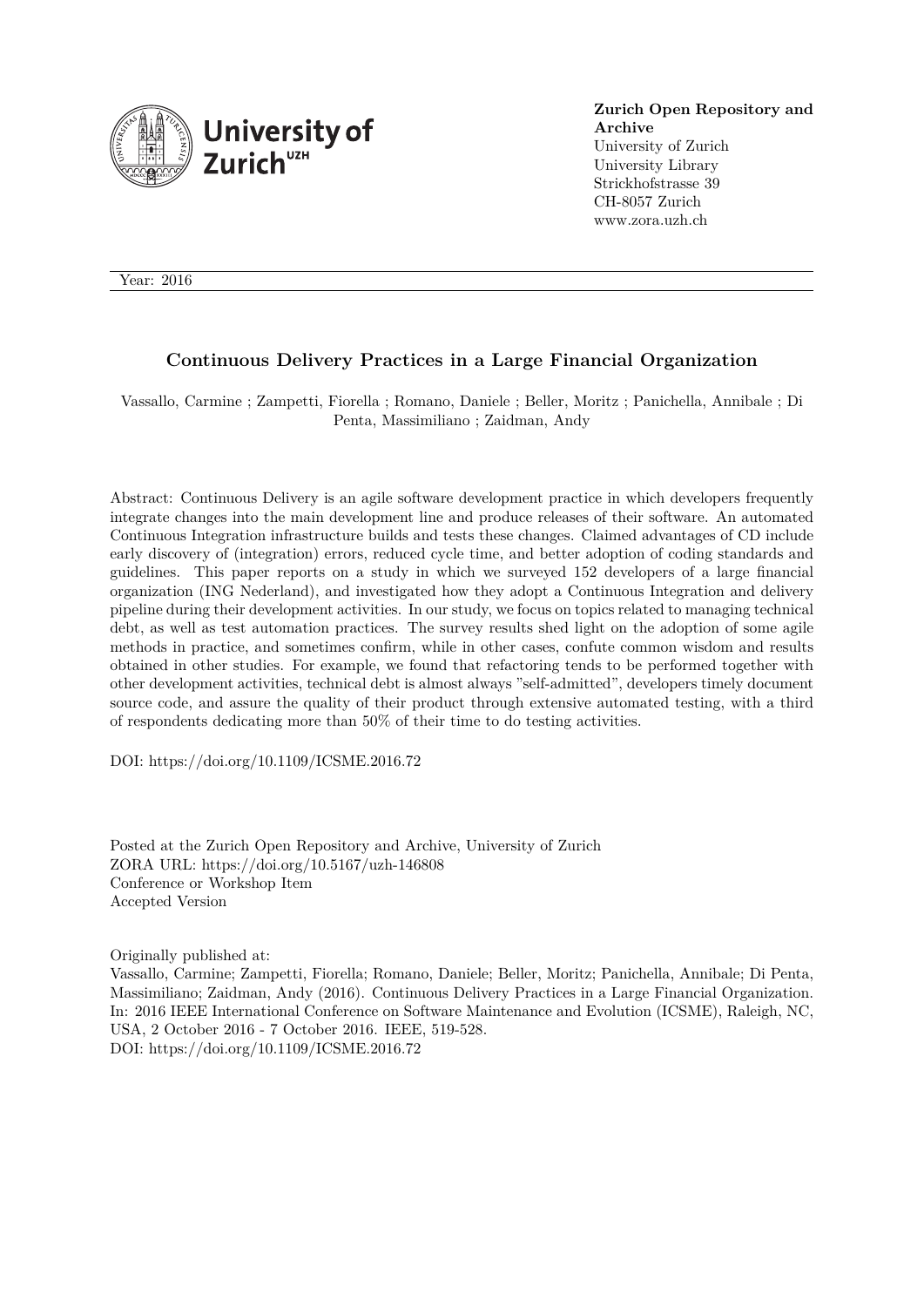# Continuous Delivery Practices in a Large Financial Organization

Carmine Vassallo<sup>1</sup>, Fiorella Zampetti<sup>2</sup>, Daniele Romano<sup>3</sup>, Moritz Beller<sup>4</sup>, Annibale Panichella<sup>4</sup>, Massimiliano Di Penta<sup>2</sup>, Andy Zaidman<sup>4</sup> <sup>1</sup>University of Zurich, Switzerland, <sup>2</sup>University of Sannio, Italy, <sup>3</sup>ING NL, Amsterdam, The Netherlands, <sup>4</sup>Delft University of Technology, The Netherlands

*Abstract*—Continuous Delivery is an agile software development practice in which developers frequently integrate changes into the main development line and produce releases of their software. An automated Continuous Integration infrastructure builds and tests these changes. Claimed advantages of CD include early discovery of (integration) errors, reduced cycle time, and better adoption of coding standards and guidelines. This paper reports on a study in which we surveyed 152 developers of a large financial organization (ING Nederland), and investigated how they adopt a Continuous Integration and delivery pipeline during their development activities. In our study, we focus on topics related to managing technical debt, as well as test automation practices. The survey results shed light on the adoption of some agile methods in practice, and sometimes confirm, while in other cases, confute common wisdom and results obtained in other studies. For example, we found that refactoring tends to be performed together with other development activities, technical debt is almost always "self-admitted", developers timely document source code, and assure the quality of their product through extensive automated testing, with a third of respondents dedicating more than 50% of their time to do testing activities.

*Index Terms*—Continuous Delivery, Continuous Integration, DevOps, Agile Development, Technical Debt, Refactoring, Testing, Test-Driven Development

## I. INTRODUCTION

Continuous Integration (CI) was originally introduced by Grady Booch in 1991 [1], and came into fashion as one of the twelve Extreme Programming practices in 1997 [2]. Fowler defines CI as [3]:

*A software development practice where members of a team integrate their work frequently, usually each person integrates at least daily – leading to multiple integrations per day. Each integration is verified by an automated build (including test) to detect integration errors as quickly as possible.*

CI has multiple assumed benefits, for example, that integration errors among different components of a software application can be detected earlier, easier, and with less manual effort [4]. At the heart of CI stands a testing phase, possibly in multiple integration environments, in which unit, integration, system, and even acceptance tests can automatically be executed [5], [3]. This is complemented by running Automated Static Analysis Tools (ASATs), *e.g.,* FindBugs, Checkstyle, or JSHint as part of the CI can augment the dynamic testing phase [6]. In addition to these checks of code and system quality, CI is said to improve release frequency and predictability [7], increase developer productivity [8] and improve communication [9], hence reducing the time-to-market and allowing users to benefit from continuous updates of their software. Continuous Delivery (CD) is the development practice that enables frequent releases by help of a CI process [10]. Ståhl and Bosch observed that CI, and by extension CD, have become increasingly popular in software development [11].

However, Ståhl and Bosch observed that there is not one homogeneous practice of continuous integration, indeed there are variations points with the term continuous integration acting as an umbrella for a number of variants [11]. Moreover, they showed that there is no clear insight into how the practice of CD influences other aspects of the development process.

The goal of this paper is thus to shed light on the interaction between CI and CD from the aspect of (i) the general development process, (ii) managing technical debt, (iii) testing activities, (iv) technical questions about the CI infrastructure.

To bootstrap this investigation, one of the authors spent three months as an intern in a large financial organization, namely ING Nederland (https://www.ing.nl, in the following referred as ING NL) and observed how their newly adopted CD environment enables developers to run their own operations, called DevOps [12]. Based on these inside observations by an outsider to ING NL, we have designed a survey in which we asked developers about various practices they adopted in the CD pipeline. By consulting and embedding an external technical expert without domain knowledge, ING NL wanted to gain an independent understanding of their process and identify potential areas of improvement with regard to testing and managing technical debt.

*Paper Structure.* Section II provides an overview of the CD pipeline in ING NL. Section III defines the study, formulates its research questions, and details its planning. Then, Section IV reports and discusses the study results. Threats to validity of the conducted studies are then discussed in Section V, while Section VI discusses related literature on CD and build-release management. Finally, Section VII concludes the paper.

## II. CONTINUOUS DELIVERY IN ING NL

The ING Group is a large financial organization with about 94,000 employees and over 67 million customers in more than 40 countries.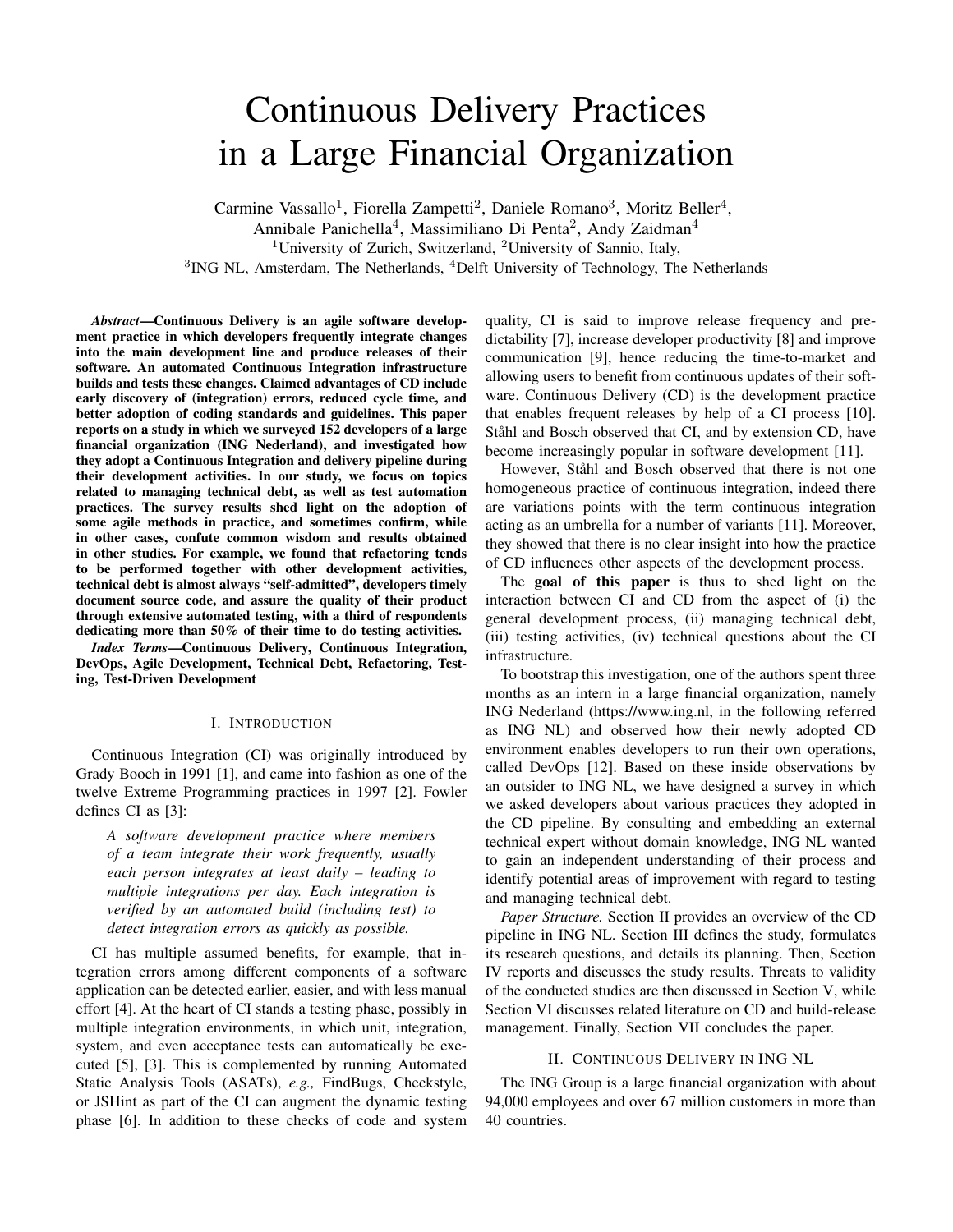

Fig. 1. Continuous Delivery pipeline.

Nine years ago, ING NL realized the need to fundamentally change the organization of its Information Technology (IT) department. The main rationale was to bridge the gap from the IT and ING NL's core business. Before that, the IT activities were mainly outsourced, which created managerial effort and costs, while taking resources away from the development.

Moreover, the previously adopted development process exhibited a communication gap between the department aimed at "changing the business", *i.e.,* changing its software, and the department aimed at "running the business', *i.e.,* operating and maintaining the software. Such a gap was mainly bridged by complex processes and procedures for managing changes. This rigor was mainly introduced to ensure stability of the software systems being developed. To "change the business", the focus was on guaranteeing short release cycles. This created conflicting objectives between developers ("Devs") whose goal it was to meet deadlines, and operators ("Ops") whose goal it was to reduce the risk of runtime incidents.

The development process changed when ING NL decided to introduce a mobile application for online banking, since that long development cycles would have led to an outdated application. For this reason, development activities were changed from the previous outsourcing model to a development process in which the development was internal to the company.

When changing the development process, DevOps teams have been introduced. Such teams take charge of the application over its whole lifetime, *i.e.,* during development and operations. The next step was the introduction of a CD pipeline enforcing an agile development process to reduce the testing and deployment effort and duration, especially because such activities were used to be mainly manual work for two separate teams.

Fig. 1 depicts the CD pipeline that has been put in place at ING NL. As the figure shows, the pipeline is composed of two layers. A base layer (depicted in the bottom), which is a typical CD pipeline, and an additional layer (top) which deals with continuous monitoring. As soon as the developer pushes a commit, this is detected by the CI server, Jenkins [13], and triggers the software build. Its main task is to run build scripts, mainly Maven scripts, but also, for a minority of projects, Ant, Gradle and other build scripts.

Similar to most Open-Source CI builds [5], builds at ING



Fig. 2. Monitoring layer in the CD pipeline.

NL are considered broken for a number of reasons, ranging from traditional compiling errors to failing test cases, up to software quality problems  $-e.g.,$  the presence of a code smell like too high McCabe cyclomatic complexity – detected by ASATs. At ING NL, such the ASAT of choice is SonarQube [14].

In case the build succeeds, the artifacts are stored in the *Repository* stage using the Artifactory [15]. This introduces several advantages, such as the possibility of implementing caching mechanisms for rapid application re-deployment. Once the *Repository* stage is reached, the application is ready to be deployed in different environments, *i.e.,* DEV (development), TST (testing), ACC (acceptance), and PRD (production).

The monitoring layer in the pipeline collects (top part in Fig. 1) a series of metrics for evaluating the CD pipeline performance. This comprises the three phases of (i) instantiating a CD pipeline, (ii) performing measurements on the pipeline, and (iii) learning from such measurements to further improve the pipeline.

The monitoring layer is detailed in Fig. 2. It is composed of one *event bus*, implemented using Apache Kafka [16], and aimed at collecting events (*e.g.,* build failures or successes) from the pipeline and storing them in a *database*, implemented using MongoDB [17]. Then, the information stored in the database is utilized by different monitoring tools, shown in the top part of Fig. 2.

The *system health monitoring tool* monitors the pipeline's software and hardware resources and its primary purpose is ensuring the pipeline's availability. The *automated acceptance criteria tool* aims at checking whether the release meets the acceptance criteria defined by the organization, before promoting it to the ACC or PRD stage. The *automated team maturity* and *test analytics* tools inform teams about releases (*e.g.,* mean cycle time a team is able to handle) and statistics about test execution, such as the percentage of failed tests.

The whole monitoring approach reflects the Lean cycle [18], in which DevOps engineers continuously learn by observing metrics and adapt the pipeline when needed.

ING NL has monitored the effect of CD adoption in terms of costs, productivity, and customer satisfaction. In three years, from 2011 to 2013, ING NL has increased the number of delivered function points by 300% and reduced the cost of a single function point to one third. Additionally, between 2012 and 2014, the release frequency has doubled, reaching one release every four days.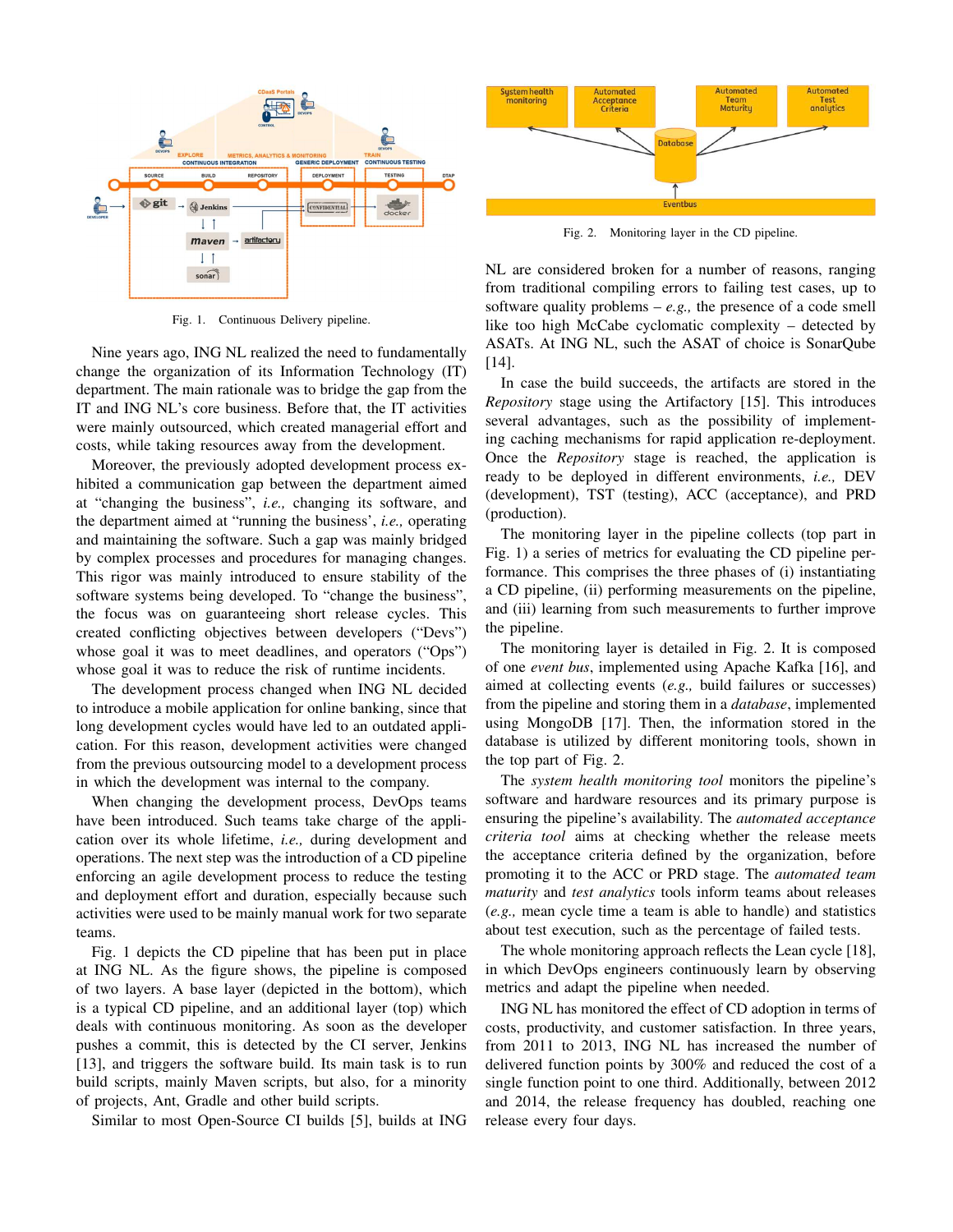#### III. STUDY DESIGN

The *goal* of this study is to better understand the implementation of CD practices in industry, by surveying how software engineers use relevant methods and tools during the development process. The *context* is the CD pipeline of a large financial organization (ING NL).

More specifically, the study aims at addressing the following four research questions:

- RQ1: *What are general development practices within the Continuous Delivery pipeline?* This research question is preliminary to the ones going deeper into the CD process, and mainly aims at investigating to what extent developers share a common development methodology, and how they plan, schedule, and monitor their development activities.
- RQ2: *What are the practices adopted to manage technical debt?* This research question aims at understanding how developers manage technical debt by commenting source code, by reviewing it, and by performing any sort of static analysis or metric extraction.
- RQ3: *What are the testing practices adopted within the Continuous Delivery pipeline?* This research question aims at understanding how testing is framed within the software development process, *e.g.,* whether DevOps adopt a Test-Driven Development approach [19].
- RQ4: *How is Continuous Integration performed?* This research question investigates on the developers' attitude to coordinate changes through the CD infrastructure, including the use of private builds and the priority given to fix build breakages.

#### *A. Context Selection*

As a population of candidate participants to the survey, we selected a total of 176 DevOps engineers belonging to various development teams of ING NL. Such participants have been identified through the projects' mailing lists.

# *B. Survey Design*

The four research questions have been addressed by means of a survey. The survey has been designed by the authors observing the development activities (by looking at the lifecycle of user stories and participating in daily stand-up meetings), and talking with developers to get insights about the CD pipeline and the way it has been implemented at ING NL.

The survey also addresses specific knowledge needs at ING NL, triggered by one of the authors who is affiliated with ING NL. The survey is organized into four sections, plus a preliminary section aimed at investigating demographic characteristics of the respondents (age, years of experience, years at ING NL, and technical skills). Overall, it consists of 48 questions, plus five demographics questions. The questionnaire allowed the respondent to select among one or more answers (in most cases multiple answers were allowed), and if needed to provide a textual answer (*i.e.,* by selecting "Other"

among the options). In Tables 1–4, we give an abbreviated summarization of the questions we asked developers.<sup>1</sup>

Table I reports the questions aimed at addressing  $\mathbb{R} \mathbb{Q}_1$ . As it can be noticed, besides the first question, mainly aimed at understanding whether DevOps engineers share the methodology being adopted, all other questions clearly refer to agile development practices and in particular to Scrum [20]. For example, we ask questions about sprint planning and user story progress monitoring, but also specific questions about how DevOps manage issues and schedule/perform refactoring actions. We asked specific questions about refactoring as in this study we were particularly interested to understand activities related to technical debt management.

Specific questions about managing technical debt – reported in Table II – compose the second part of the survey, aimed at addressing  $\mathbb{R}Q_2$ . We ask questions about (i) how developers document source code by means of comments, (ii) how they perform code review, (iii) what kinds of problems do they detect by means of code review and using automated smell detection tools, as well as how they remove problems by means of refactoring, and (iv) whether they perceive that smells are usually introduced because of deadline pressure.

The third part of the survey aims at addressing  $RQ_3$  and features questions about testing activities, as shown in Table III. After having asked a question aimed at understanding whether DevOps engineers use TDD, we asked questions about the effort spent on writing test cases and to what extent test cases are kept up-to-date. Also, we ask questions about information and strategies being used to derive test cases for different testing levels. Then we ask questions about test execution (*i.e.,* to what extent is this done within private builds or on the CI server), and how developers assess test effectiveness and deal with low coverage.

Finally, the fourth part of the survey addresses  $\mathbb{R}Q_4$  and is composed of questions (see Table IV) about (i) promotion policies<sup>2</sup>, (ii) how DevOps engineers handled build failures, (iii) how they used branches and (iv) how frequently they pushed their changes.

#### *C. Survey Operation*

The questionnaire was uploaded onto a survey management platform internal to ING NL, and the candidate participants were invited using an invitation letter explaining the general goals of the survey, its length and estimated time to complete, and highlighting how its results have the purpose of understanding the CD process within ING NL, also in order to identify directions for its improvement.

Respondents had a total of three weeks to participate to the survey, and a reminder to those who did not participate yet was sent every week. In total, we obtained 152 filled questionnaires, *i.e.,* we achieved a return rate of 85%. We left respondents the choice not to answer a question. The

<sup>&</sup>lt;sup>1</sup>The original survey with all questions is available at https://figshare.com/ s/fa8c4e11fc9fa4b8f8cb

<sup>&</sup>lt;sup>2</sup>A promotion entails the selection of a release candidate and subsequent deployment to the correct environment [21].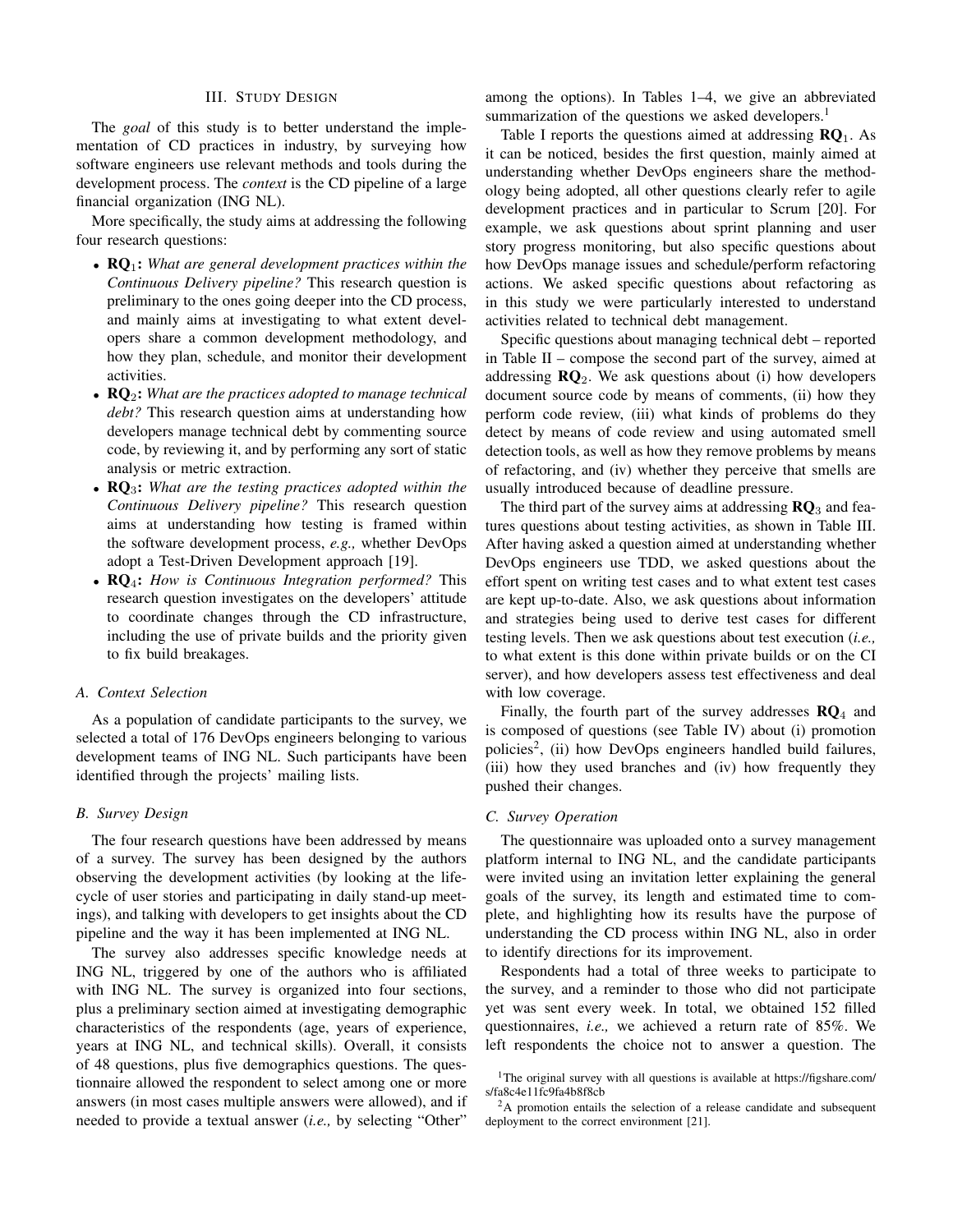TABLE I

DEVELOPMENT PROCESS - QUESTIONS (S/M/R STANDS FOR SINGLE, MULTIPLE, OR RANKING ANSWER QUESTION).

| #                 | <b>Summarized Ouestion</b>                                                                                | S/M/R | # of Resp. |
|-------------------|-----------------------------------------------------------------------------------------------------------|-------|------------|
| Q1.1              | What is your software development methodology?                                                            |       | 150        |
| Q1.2              | Is the product vision always clear to you? Why? Why not?                                                  | S.M   | 149        |
| Q1.3              | Do you prefer to use a physical board or an electronic one? Why?                                          | S,M   | 125        |
| Q1.4              | During a sprint why do you add some tasks to the already planned ones?                                    |       | 138        |
| Q1.5              | Which is the main topic you address during the sprint retrospective?                                      |       | 138        |
| Q1.6              | Which is the average percentage of completed user stories at the end of a sprint?                         |       | 138        |
| Q1.7              | Which Scrum metrics do you usually collect?                                                               | М     | 128        |
| Q1.8              | Which is the main reason why a "done" user story comes back to "in-progress"?                             |       | 130        |
| Q1.9              | Do you consider non-functional requirements as definition of "done" of a user story?                      |       | 130        |
| Q1.10             | Which kind of non-functional requirements do you consider as definition of "done" of a user story?        | м     | 120        |
| Q1.11             | You detect a defect that was previously resolved: how to deal with it?                                    |       | 129        |
| O <sub>1.12</sub> | Do you usually schedule refactoring tasks? Why?                                                           |       | 129        |
| O <sub>1.13</sub> | Which priority do you usually assign to refactoring tasks?                                                |       | 128        |
| O <sub>1.14</sub> | How frequently are refactoring tasks included in other tasks?                                             |       | 128        |
| Q1.15             | Which is the average percentage of scheduled refactoring tasks that are completed at the end of a sprint? |       | 123        |

# TABLE II

MANAGING TECHNICAL DEBT - QUESTIONS (S/M/R STANDS FOR SINGLE, MULTIPLE, OR RANKING ANSWER QUESTION).

|                   | <b>Summarized Ouestion</b>                                                                                              | S/M/R | # of Resp. |
|-------------------|-------------------------------------------------------------------------------------------------------------------------|-------|------------|
| Q2.1              | To what extent do you introduce method and class level comments?                                                        |       | 116        |
| Q2.2              | To what extent do you introduce statement level comments?                                                               |       | 116        |
| Q2.3              | To what extent do you update code documentation/comments?                                                               |       | 116        |
| O <sub>2.4</sub>  | Do you perform code review? Why?                                                                                        | S.M   | 116        |
| Q2.5              | How do you usually detect code smells?                                                                                  | M     | 110        |
| Q2.6              | Which of those problems do you usually detect? (null pointers, interface misuse, memory leaks, unreachable code, unused | M     | 116        |
|                   | variables, uninitialized variables)                                                                                     |       |            |
| O <sub>2.7</sub>  | Which of these bad design/implementation choices do you usually detect during code reading? (function having huge size, | M     | 116        |
|                   | method with many responsibilities, high module coupling, module exposing its attributes)                                |       |            |
| Q2.8              | Which source code metrics do you usually look at?                                                                       | М     | 116        |
| Q2.9              | Do you sometimes do poor implementation choices because of near deadline?                                               |       | 116        |
| Q <sub>2.10</sub> | Do you usually use a tool in order to do code refactoring? Why?                                                         |       | 116        |

# TABLE III

TESTING - QUESTIONS (S/M/R STANDS FOR SINGLE, MULTIPLE, OR RANKING ANSWER QUESTION).

| #     | <b>Summarized Question</b>                                                                            | S/M/R | # of Resp. |
|-------|-------------------------------------------------------------------------------------------------------|-------|------------|
| Q3.1  | Do you use TDD (Test Driven Development)? Why/why not?                                                | S,M   | 125        |
| Q3.2  | Which percentage of your time do you spend on writing tests?                                          | S     | 124        |
| Q3.3  | How frequently do you review and (if necessary) update the tests for every change to production code? |       | 124        |
| Q3.4  | Do you usually test the code written earlier by others? Why (not)                                     | S,M   | 124        |
| Q3.5  | Which strategy do you usually use to categorize inputs for each test case?                            | S.    | 122        |
| Q3.6  | Which information do you need in order to perform Unit Testing?                                       | М     | 122        |
| Q3.7  | Which information do you need in order to perform Integration Testing?                                | М     | 122        |
| Q3.8  | Do you usually automate the generation of the test cases?                                             | N.    | 122        |
| Q3.9  | In which kind of testing do you usually automate the generation of the test cases?                    | М     | 21         |
| Q3.10 | Which kinds of testing are executed automatically? Why (not)?                                         | M     | 120        |
| Q3.11 | Where do you test code?                                                                               | M     | 120        |
| Q3.12 | Which percentage of written tests are executed?                                                       | S     | 120        |
| Q3.13 | Do you always run all test cases together? Why?                                                       | S.    | 120        |
| Q3.14 | How frequently do tests pass?                                                                         |       | 120        |
| Q3.15 | Which types of code coverage do you measure?                                                          | М     | 107        |
| Q3.16 | Which is the average percentage of code coverage that you usually score during unit testing?          | э.    | 103        |
| Q3.17 | How do you deal with low coverage?                                                                    |       | 103        |
| Q3.18 | Which of those test metrics do you find useful?                                                       | M     | 116        |
| Q3.19 | How do you react to a failure?                                                                        | R     | 116        |

#### TABLE IV

CONTINUOUS INTEGRATION - QUESTIONS (S/M/R STANDS FOR SINGLE, MULTIPLE, OR RANKING ANSWER QUESTION).

|      | <b>Summarized Ouestion</b>                                                               | S/M/R | # of Resp. |
|------|------------------------------------------------------------------------------------------|-------|------------|
| O4.1 | Promotion policies: what do you do when you are ready to push code on the master branch? |       |            |
| O4.2 | How do you deal with failures at building/packaging time?                                |       |            |
| O4.3 | Branching issues: how do you deal with parallel development?                             |       |            |
| O4.4 | When do you usually push your changes?                                                   |       |            |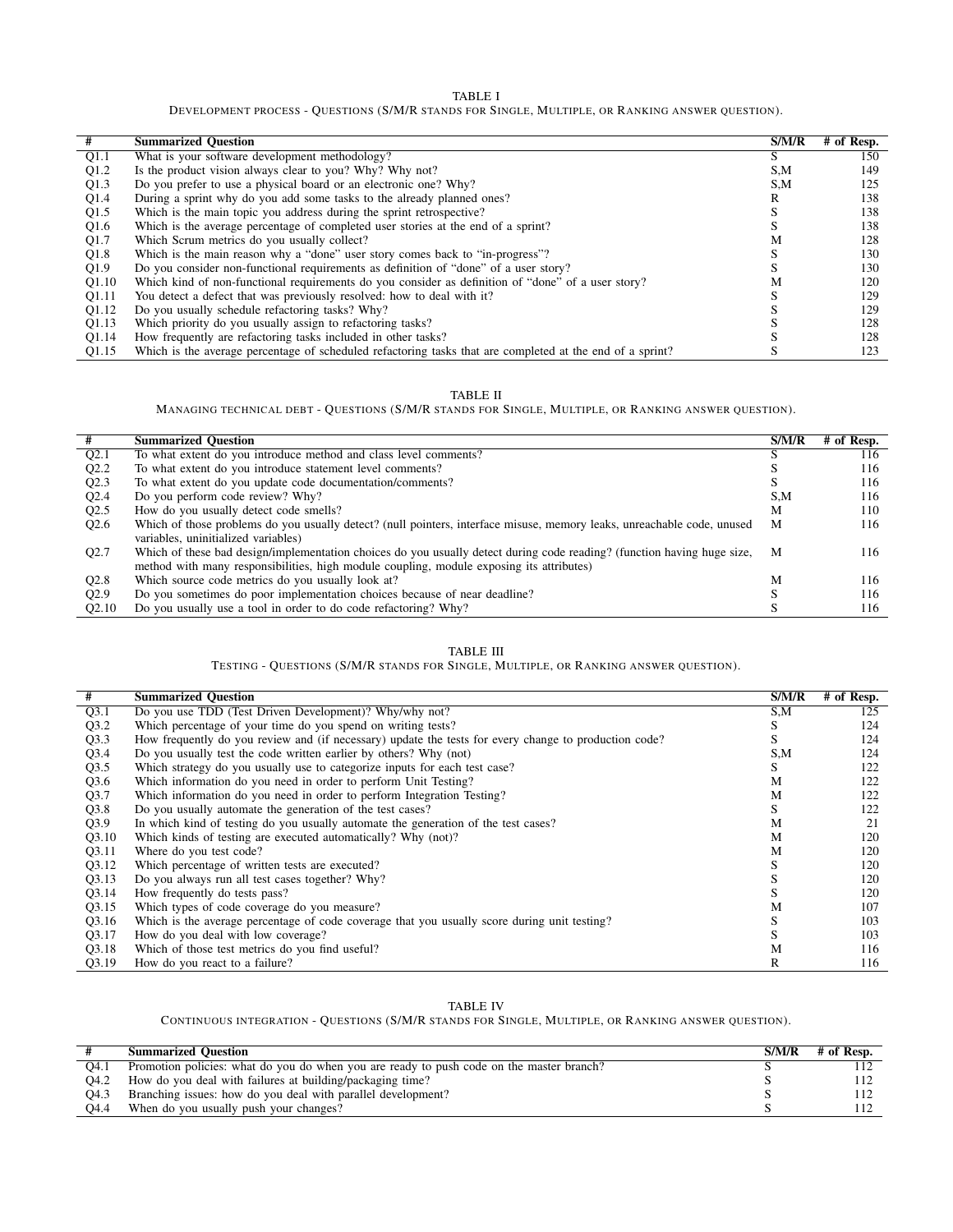TABLE V RESPONDENTS' DEMOGRAPHICS: AGE, YEARS OF DEVELOPMENT EXPERIENCE, AND YEARS SPENT AT ING NL. Age Years of experience Years spent at ING NL  $\lt 30$  24  $\lt 1$  2  $\lt 1$  24 30-39 55 1 5 1 27 40-50 60 2-5 19 2-5 56  $> 50$  13 6-10 32 6-10 19  $>11$  94  $>11$  26 Expertise Java JavaScript SQL-databases no-SQL-databases PHP 29 45 102 127 135

number of answers for each question is reported in the last column of the tables enumerating the questions. Overall, the median number of responses per question was 129 for  $\mathbb{R}Q_1$ questions, 116 for  $\mathbb{R}Q_2$ , 120 for  $\mathbb{R}Q_3$  and 112 for  $\mathbb{R}Q_4$ . Only for one question (Q3.9, dealing with specific aspects of test automation) the number of answers was below 100, *i.e.,* 21. Both the overall return rate and the return rate for the single answers are higher than typical return rates for software engineering surveys conducted in industry, which often range between 10% and 25% [22], [23]. The high return rate gives us confidence that our survey accurately reflects the opinion of the sampled developers.

41

Fig. 3. Technological Knowledge.

19 20 28

Number of respondents 0 30 60 90 120 150

# IV. STUDY RESULTS

In this section, we highlight key results of our study that directly address the research questions from Section III.

#### *A. Respondents' demographics*

.NET Objective-C TIBCO **Other** 

Table V and Fig. 3 report demographics information about the study respondents, and namely their age, years of experience, years spent at ING NL, and their main skills (multiple answers were allowed). Most of the respondents are relatively senior both in term of age and development experience (the majority of them has an age between 30 and 50, and over 11 years of experience). The main technological expertise they possess are related to Java or JavaScript programming, and both relational and NoSQL databases.

# *B. RQ*1*: What are general development practices within the Continuous Delivery pipeline?*

Methodology. When we asked about the kind of methodology being adopted in the development process (Q1.1) almost



all developers (97%) mentioned they use on Scrum as development methodology. At the same time, the product vision (Q1.2) is clear to 68% of the respondents only. One important reason for the lack of clarity is due to frequent changes, which are pretty common in agile development.

Interestingly, while most of the respondents (69%) prefer to use an electronic Scrum board (Q1.3), there is a quite high percentage (31%) still preferring a physical Scrum board<sup>3</sup>. On the one hand, they say that an electronic Scrum board facilitates distributed team work (84%), and provides automated calculation of sprint progress metrics (59%). On the other hand, a physical board is always visible in the room  $(90\%)$ , and improves the team cohesion (64%).

Sprint Management. Developers declared that, during a sprint, they add some tasks to the already planned ones  $(Q1.4)$ . As a main reason for that, 60% of them indicate bug fixing, followed by missing detailed requirements (33%) and only 7% mentioned high-level, business requirements missing during the planning.

During the sprint retrospective (Q1.5), *i.e.,* the meeting in which the sprint activities were discussed in order to understand what went well, what went wrong, and how things can be improved for the next sprint, developers mainly discuss and try to harmonize the way they work (88%). Few responses concern bad implementation (1%), the product not meeting functional (1%) or non-functional (1%) requirements, and other issues (7%).

Fig. 4 reports the average percentage of completed user stories at the end of a sprint (Q1.6). In most cases, respondents agree that no less than 80% of user stories are completed. Other than dealing with functional requirements, user story completion concerns with dealing with different kinds of nonfunctional requirements, where developers consider as high priority requirements security (89%), reliability (86%) and maintainability (82%). The main monitoring mechanisms for the sprint progress  $(Q1.7)$  are the sprint burn-down  $(60\%,$ tracking the sprint completion), and the velocity, *i.e.,* the number of story points [24, page 87] per hour (58%). A small percentage of respondents consider the number of defects post-

<sup>3</sup>https://en.wikipedia.org/wiki/Scrumban#/media/File:Simple-kanbanboard.jpg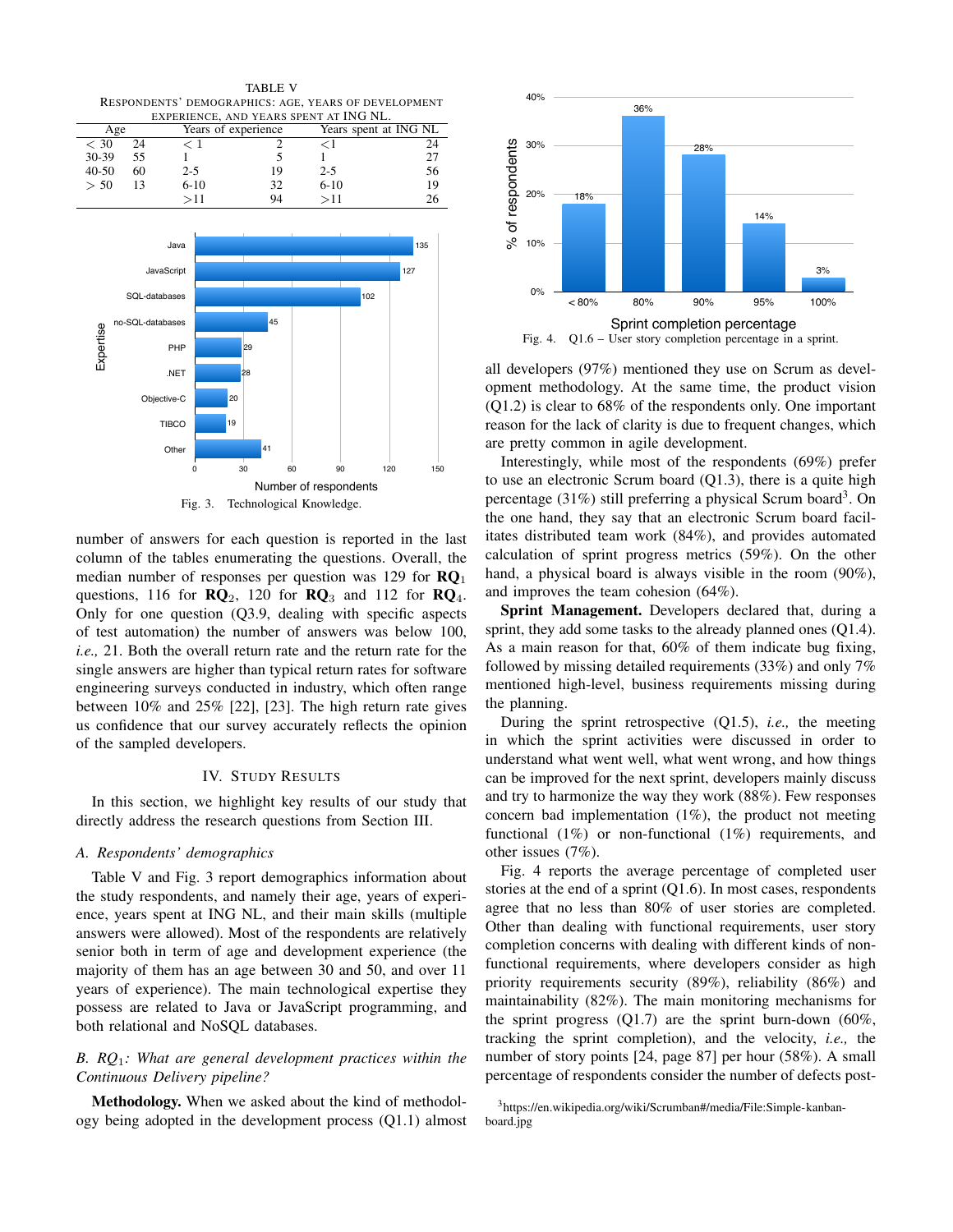

Fig. 5. Q1.14 – Refactoring being performed together with other tasks.

poned (3%), or the technical debt occurred (7%) as important indicators which are able to influence the completeness of a user story.

In some cases, a completed user story may be rolled back to "in-progress" (Q1.8), but mainly because developers realize that functional  $(34%)$  or non-functional  $(25%)$  requirements are not completely implemented. Only in 22% of the cases does this occur because of changes in users' expectations. 7 respondents (5%) explicitly specified that in case they realize changes in requirements, *e.g.,* because of changed users' expectations – they rather open a new user story than reopening a previously closed one. One respondent even clarified that a "done" user story should be considered to be in production already, and therefore should not be reopened again.

When a previously resolved defect occurs again (Q1.11), 52% of the respondents indicate that they open a new issue anyway. This can either indicate a careful approach in which developers try to keep the new occurrence of the defect separated from the previous one.

Refactoring activities. When we asked about refactoring tasks (Q1.12), 64% of respondents indicated that refactoring is usually properly scheduled. The main reasons for refactoring include improving program comprehension (87%), allow making changes easier (77%), and help to find bugs (24%). Those who not schedule refactoring tasks, they do it either because they are too time consuming and take effort away from feature implementation tasks (27%), or because they do not clearly perceive refactoring advantages (9%). A large proportion of respondents (64%) indicate other reasons. For example, they mentioned that "refactoring is just performed as it pops up", that they "naturally consider refactoring as part of other development tasks", or that "code should be made maintainable right away". Also, some respondents indicated planning reasons, *i.e.,* part of the user story effort calculation. Last, but not least, someone indicates that all depends on the size of the refactoring activity to be performed is, *i.e.,* small refactorings are performed together with development, whereas larger ones are kept separate.

When being scheduled (Q1.13), refactoring tasks often have a medium priority (70%) than other tasks, with 9% assigning a high priority and 23% a low priority. Indeed, 42%





of respondents indicate that more than 80% of the planned refactorings within a sprint are actually completed (Q1.15).

Differently from what Fowler reported [25], refactoring tasks are often performed together with other tasks, as shown in Fig. 5 (Q1.14). Only 5% of respondents declare that they clearly separate refactoring from other tasks.

# *C. RQ*2*: What are the practices adopted to manage technical debt?*

Source code comments. The first block of questions we asked about managing technical debt concerned the way and the extent to which developers comment source code. Respondents said they almost always (23%), often (34%), and sometimes (24%) introduce class-level and method-level comments (Q2.1). Instead, as expected only 3% and 15% of the respondents introduce statement-level comments always and often, respectively (Q2.2). Still, 38% of the respondents introduce them sometimes.

In line with the CD process, and with the aim of preserving program understanding, 79% of the respondents' update comments immediately when changing the source code, while 13% postpone such changes to a specific phase aimed at producing/updating documentation (Q2.3).

Code reviews. Code review (Q2.4) is adopted by almost the whole set of respondents (95%) and, as shown in Fig. 6, the obvious purposes are detecting bad smells (90%) and finding defects (81%). However, code review is also used a lot to share code knowledge (85%), or to find alternative ways for implementing a feature (75%). These results are partially in line with the observations on the code review process at Microsoft [26] and on open-source projects [27]. At Microsoft, finding defects was the most important motivation, followed by code improvement and finding alternative solutions, while sharing code ownership was only ranked seventh.

Analysis of bad code smells. Respondents indicate (Q2.5) that code reviews are the premier way for detecting code smells (92%), while 63% of the respondents also use static analysis tools. The main problems detected (Q2.6) either by means of automated or manual code review are reported in Fig. 7 (a): the majority indicated as main problems detected unused (78%) or uninitialized (62%) variables, null pointers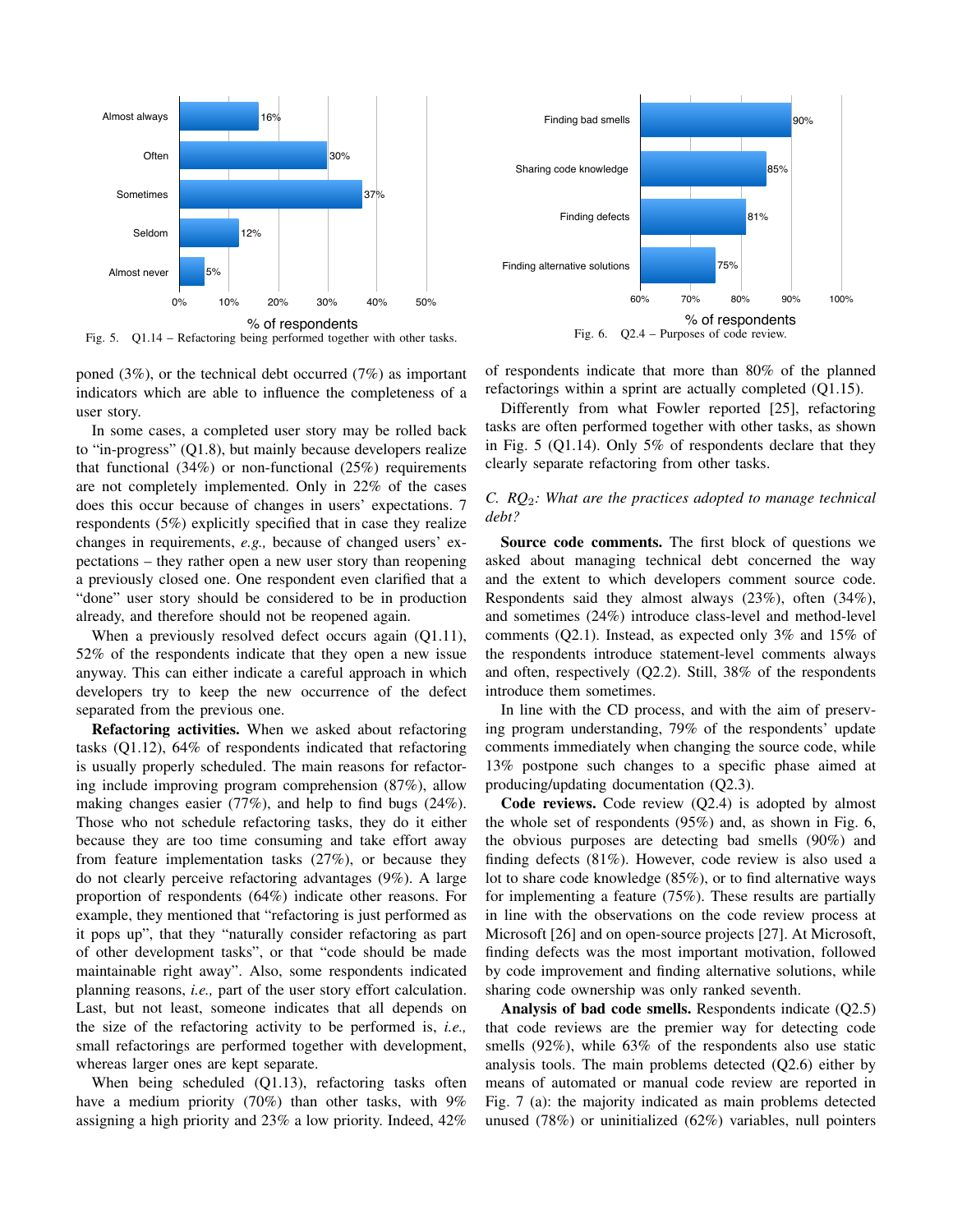

Fig. 7. Problems detected by automated and manual code review.

(62%, including null references in languages not directly using pointers, *e.g.,* Java), and unreachable code (61%). In terms of bad design choices (Q2.7) (Fig. 7 (b)) as expected respondents mainly deal with large function size (75%). Surprisingly, they focus more on low cohesion  $(71\%)$  than high coupling  $(49\%)$ , although in previous studies [28], [29] the latter has been perceived by developers as a negative factor for software maintainability and comprehensibility.

The majority of respondents (58%) rejected the common wisdom that poor implementation choices occur because of deadline pressure (Q2.9), confirming previous results obtained in the open source [30]. Interestingly, almost all respondents (88%) annotate these poor implementation choices: hence the principle of self-admitted technical debt – previously investigated in open source [31], [32] – is pretty well applied at ING NL. When time allows, developers try to refactor such smells using some automated tool support: 71% use tools automatically enacting refactoring actions, such as the Eclipse refactoring infrastructure, and not tools recommending refactorings (*i.e.,* tools such as JDeodorant [33]), while 29% do it manually. The latter indicate as main reason for manual refactoring the lack of adequate tools (76%) but also the lack of trust in automated refactoring tools (15%), confirming results studies showing the dangers of using automated tools for applying refactorings [34].



% of respondents

Fig. 8. Metrics collected to monitor source code quality.



Fig. 9. Q3.1 – Adoption of Test-Driven Development.

Metric collection. Other than identifying specific defects, developers collect a series of metrics to monitor source code quality (Q2.8). The main metrics used are reported in Fig. 8. Surprisingly, the most important metric is the amount of duplicated code (78%) which traditionally is considered as a kind of bad smell too. Other than that, the cyclomatic complexity (69%, again, indicator of some code smells such as Complex Method) and number of function parameters (51%, indicator of Long Parameter List bad smell). Only 44% of respondents mention LOC.

*D. RQ*3*: What are the testing practices adopted within the Continuous Delivery pipeline?*

Test-Driven Development (TDD) and Testing in general. TDD is the practice of "driving development with tests" [35]. As reported in Fig. 9, 34% of the respondents say they always use TDD (Q3.1). 33% answered they use TDD for certain kinds of (sub) systems, and 12% use it when time pressure allows. 22% do not use TDD at all. Respondents reported to adhere to a TDD style when they can create or have existing unit (96%), integration (53%), acceptance (25%), or performance (15%) tests for the functionality they are about to implement. Reasons for not using TDD are mainly related to TDD not being directly applicable for many types of code changes, *e.g.,* when developing graphical user interfaces (59%), which triggers the need for other kinds of tools, such as capture-replay tools. Another important reason was TDD's time consuming nature (33%).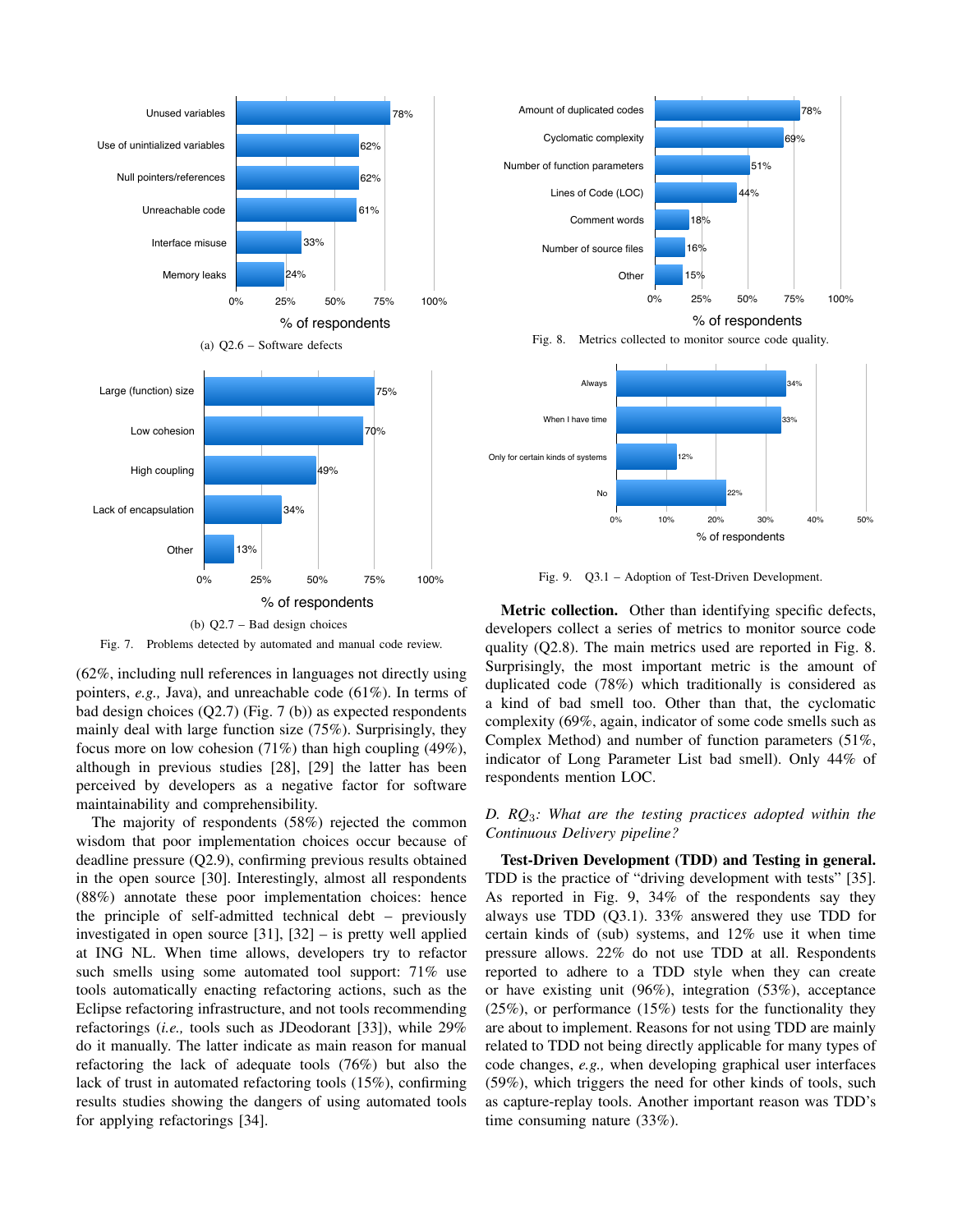Regarding testing in general, 47% of the respondents allocate between 25% and 49% of their time for testing (Q3.2), and 31% more than 50% of their time. Developers in the WatchDog study [35] estimated to spend on average around 50% of their time on automated, codified testing, very closely resembling the estimates in our study.

One may wonder how accurate developers' self-estimations are and whether developers who claim to use TDD do indeed apply it. Beller *et al.* [35] found in their WatchDog study that developers spent a quarter of the work time on testing (instead of half, which they originally estimated), and that, even when they reported that they were using TDD, developers practically never applied it strictly [35]. A similar observational study on developers' testing habits could identify whether and how these findings apply in our given context. Casual evidence from another context (not at ING NL) suggests that, some developers were referring to acceptance testing with the Framework for Integrated Testing (FIT) [36] as TDD, but meant Behavior-Driven Development (BDD) [37]. Generally, our survey answers suggest that quality assurance through testing is a crucial concern at ING NL. A significant amount of manual work is required for TDD in particular and testing in general. Automated tool support, including test case generation, might help further reduce it. When asking a specific question on automation of test generation (Q3.8, Q3.9), 17% of the respondents indicated they use some techniques and tool to automate test case generation.

A factor that highlights the cost of testing and that TDD may indeed be followed is the answering to the question of continuous updating of test suites for every change (which is in line with the idea of CI). Most of the respondents claim they almost always (58%) or often (28%) update tests when changing production code (if necessary).

Testing strategies and criteria. We found that developers make use of specific testing strategies such as black box testing relatively seldom (Q3.5). 52% of the respondents say they do not use any strategy. As regard black box testing, only 20% and 19% use equivalence class testing and category partitioning [38] criteria respectively. Regarding white box testing, the main criteria being used (Q3.15) are statement coverage (94%), branch coverage (84%), multiple condition coverage (68%), and in some cases path coverage (42%). Most of the respondents picked multiple options indicating that depending on the feature under test, they choose whichever strategy is most suitable.

Overall, about statement coverage (Q3.12), 84% of the respondents indicated they try to achieve a coverage level of at least 80%. Other than that, as it is shown in Fig. 10, developers rely on a number of different metrics, mostly the number of failed/passed/blocked test cases (77%) but, for example, also related on how well test cases cover user stories (27%).

For unit testing purposes, test cases are often written using (Q3.6) requirements for black box testing (78% of respondents) and source code for white box testing (80%). Only 24% of respondents rely on models. As for integration testing



(Q3.7), code is less used (43%) while developers mainly rely on module interfaces (66%).

## *E. RQ*4*: How is Continuous Integration performed?*

The first question we asked  $(Q4.1)$  was about the use of testing in private builds before opening a pull request. As one can expect, results indicate how the use of CI changes the promotion management policies one may adopt. While in principle [39] one can be tempted to promote code as long as it compiles, with CI developers are encouraged to perform some tests (*e.g.,* unit testing) in the private builds. Indeed, 97% of the respondents indicated they actually do it, while only 3% let the CI perform all tests when builds are performed.

In case of build breaking changes (Q4.2), 96% of the developers confirmed that they interrupt their implementation activities and focus on fixing the build.

To minimize conflicts, the majority of respondents (62%) create a feature branch and merge it later in the master branch, even if only 22% of them perform a daily merge (Q4.3). Regarding the frequency of pushing changes in the master branch (Q4.4) results indicate that 60% of developers push changes whenever a small piece of a task is completed, while 30% do it only when a whole task is completed. Only few respondents (10%) push changes more than one time in a week.

#### V. THREATS TO VALIDITY

Threats to *construct validity* concern the relationship between theory and observation. In a survey, such threats may mainly occur because respondents could possibly interpret a question in a different way than it has been conceived, possibly producing misleading results. For example, when answering to Q3.1, and as explained in Section IV-D, it is possible that developers believe they are applying TDD, while this is not the case. Whenever possible, the quantitative findings obtained with the survey were confirmed by the observations made by one of the authors, who observed the ING NL development process for three months. Possibly, the most suitable way of complementing the survey would have been a follow-up live interview or a longitudinal study, which is plan for future work.

Threats to *internal validity* concern with factors that could have influenced our results. One such factor could be the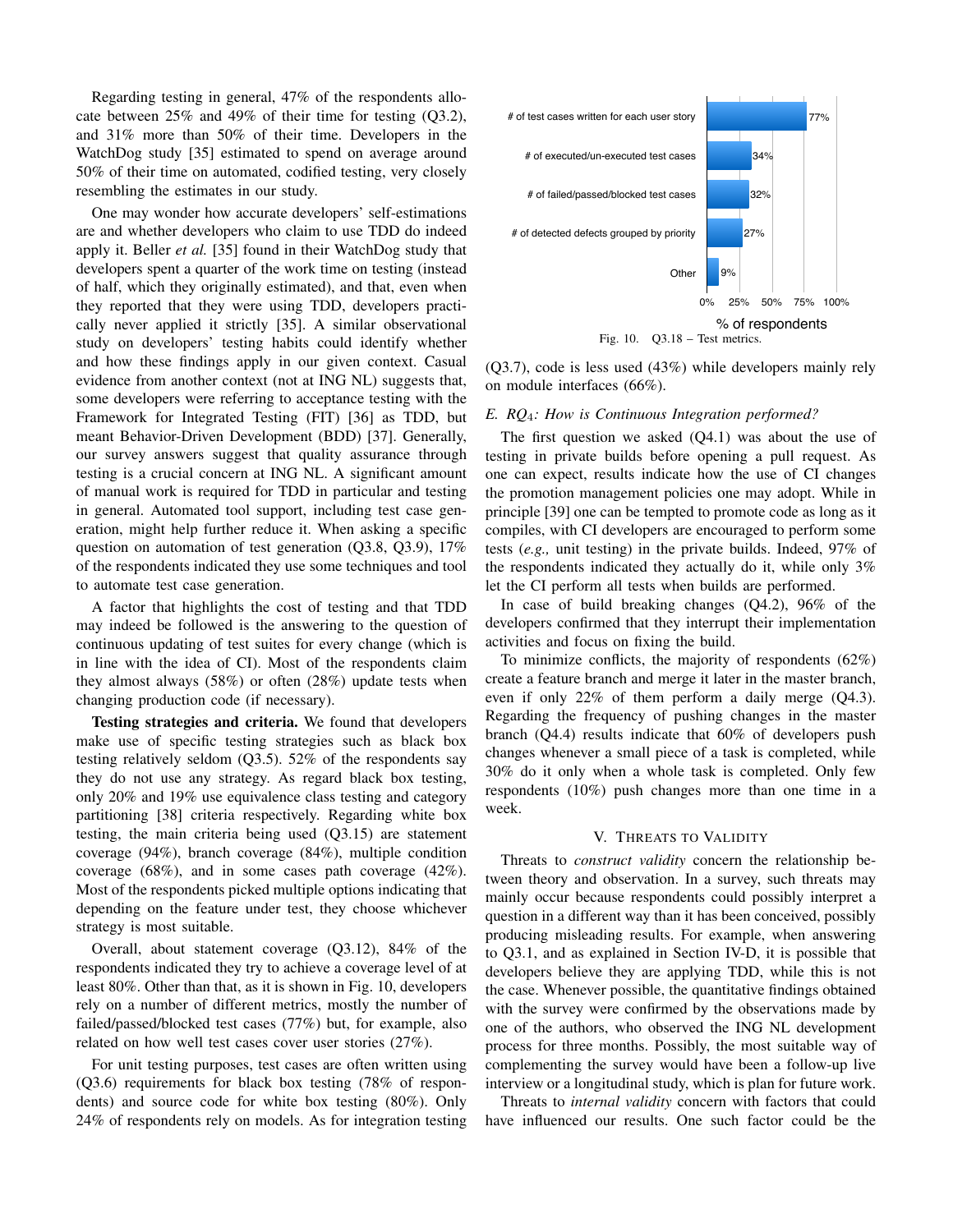evaluation apprehension [40]. For example, answers to Q2.9 indicated that deadline pressure is not a major cause for poor implementation choices. Another threat is related to the survey return rate. We have shown that the overall return rate is quite high (85%), and generally higher than other surveys conducted in the area of software engineering.

Threats to *external validity* concern the generalization of our findings. The obtained findings are clearly and intendedly confined to the specific case of ING NL, and may or may not generalize to other organizations, even within the same domain. In some cases, *e.g.,* for the use of code reviews, we have shown how our results confirm what seen in other organizations [26].

# VI. RELATED WORK

In recent years, researchers have conducted different studies on the adoption of CI and CD in industry and open source.

Experience reports. Laukkanen *et al.* [41] interviewed 27 developers at Ericsson R&D to understand their perception of CI. They observed that developers face many technical and social challenges when adopting CI, such as the test infrastructure. An industrial experience report from Kim *et al.* [42] details a CI setup at the package level, rather than at source code line level, hence increasing the responsibility of package maintainers. Ståhl and Bosh [11] conducted a literature review on CI practices and found that different software development projects use different CI implementations because of several contextual factors such as size, longevity, budget, competences, organizational structure, or geographical distribution. This suggests that contradicting elements in the results of our survey when compared to other studies can possibly be explain by variations in context.

Build failures. A challenge in CI is dealing with build failures, which might negatively impact developers' productivity. Thus, researchers have investigated the most common causes of these failures. For example, Miller [8] at Microsoft reported that, for the Service Factory system, build failures are mainly due to compilation failures, failing tests, static analysis tool issues, and server failures. Seo et al. [43] at Google found that most failures are due to dependency-related issues between software components. In contrast, Beller et al. [5] analyzed build failures due to test executions. In particular, they found that testing is an important part in CI and it is also the most frequent reason for build failures.

Benefits of CI practices. Other researchers have investigated the effect of CI on code quality and developers' productivity. For example, Miller [8] reported that for the Service Factory system the CI cost was about 40% of the cost of an alternative (non-CI) process achieving the same level of quality. Deshpande and Riehle [44] analyzed commit data from open source projects and found that, differently from industrial development, in open source the adoption of CI has not yet influenced development and integration practices. However, Vasilescu *et al.* [45] mined GitHub projects and found that CI makes teams more productive and improves the likelihood of pull request mergers, without sacrificing the projects' quality.

Tools and techniques. Brandtner *et al.* [46] focus on improving common CI practices, in particular, they developed a platform that dynamically integrated data from various CItools and tailors the information for developers. In other work, Brandtner *e*t al. [47] propose a rule-based approach to automatically profile stakeholders based on their activities in version control systems and issue tracking platforms. platform, namely SQA-Mashup, which dynamically integrates data from various CI-tools and tailors the information for developers. Elbaum et al. [48] presented regression test selection techniques to make continuous integration processes more cost-effective.

While the studies described above focused on CD experience itself or introducing new tools and techniques, our survey conducted at ING NL focuses more on the development practices within the CD pipeline, with a particular emphasis on how DevOps engineers manage technical debt and perform testing.

# VII. CONCLUSIONS

This paper reported results of a survey – conducted with 152 developers of a large financial organization (ING Nederland) – about their use of Continuous Delivery. The survey featured questions about (i) the development process and task management, (ii) managing technical debt, (iii) testing, and (iv) Continuous Integration activities. The main findings of the survey suggest that:

- While refactoring is properly scheduled, contrarily to both common wisdom and to Fowler stated [25], it is often performed together with other development activities, as it is considered as part of a user story effort, and this prevents to release poorly maintainable source code.
- Respondents tend to "self-admit" technical debt when writing source code, in order to be able to fix it when possible. Instead, they reject the hypothesis that such smells are introduced because of deadline pressure. Then, they use both code reviews and automated tools to identify and refactor code smells.
- The majority of developers mention they use TDD, although we do not know whether they are strictly applying TDD. At the same time, quality assurance in the form of (manual) testing requires a significant portion of the allocated time for a sprint.
- The use of a Continuous Integration infrastructure encourages developers to test their changes using private builds, and to give very high priority to fix build breakages.

In conclusion, our survey-based study shows how practices such as TDD or the identification and refactoring of bad smells (with the help of automated tools) are put in practice in a large organization as ING NL, sometimes confirming common beliefs, sometimes contradicting them. This study requires replications in other organizations, and needs to be complemented with other studies, *e.g.,* case studies, controlled experiments and longitudinal field studies, in which developers' activities can be closely observed to have a better understanding of their behavior when working within a CD pipeline.